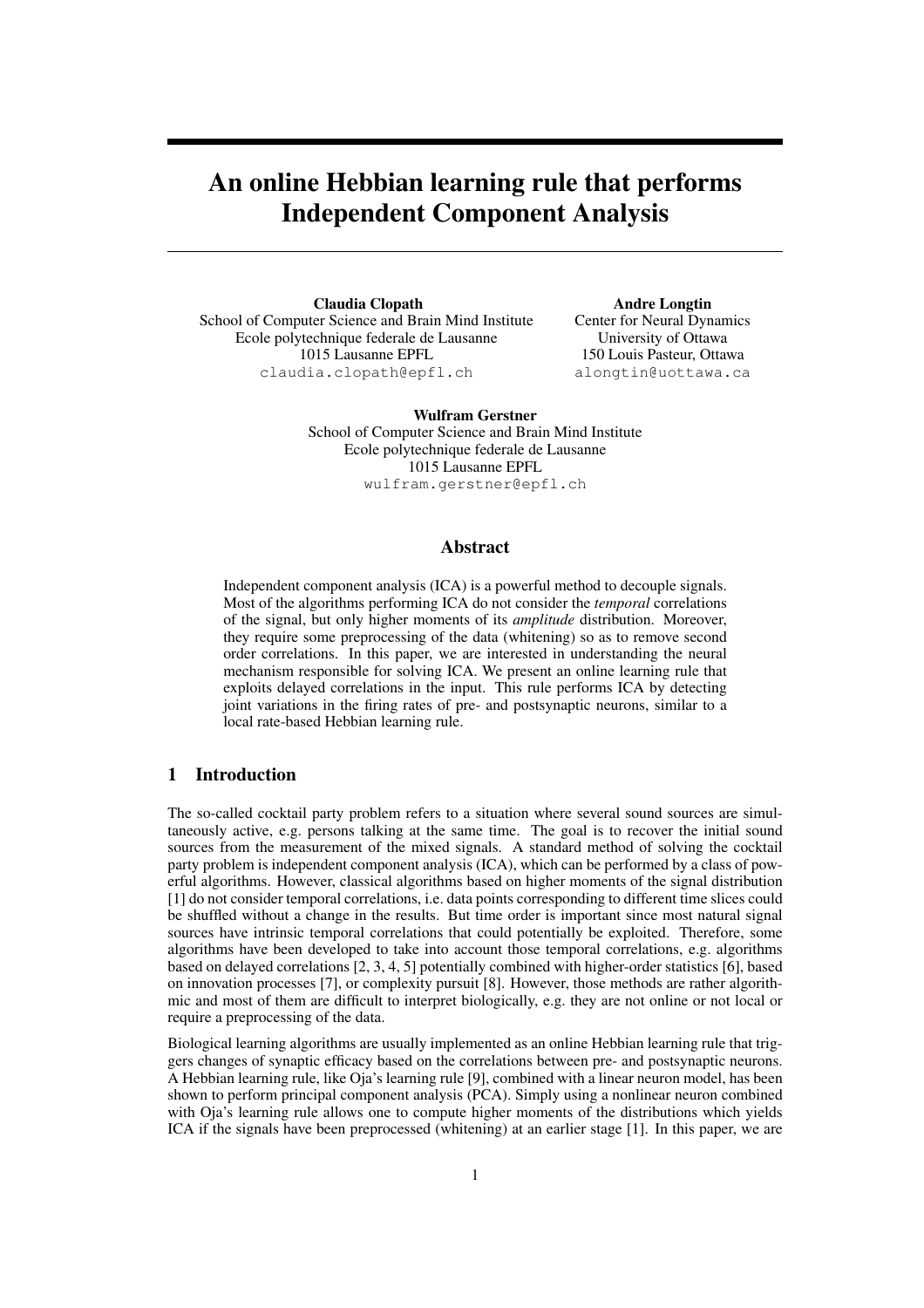

Figure 1: The sources s are mixed with a matrix  $C$ ,  $\mathbf{x} = C\mathbf{s}$ , x are the presynaptic signals. Using a linear neuron  $y = Wx$ , we want to find the matrix  $W$  which allows the postsynaptic signals y to recover the sources,  $y = Ps$ , where P is a permutation matrix with different multiplicative constants.

interested in exploiting the correlation of the signals at different time delays, i.e. a generalization of the theory of Molgedey and Schuster [4]. We will show that a linear neuron model combined with a Hebbian learning rule based on the joint firing rates of the pre- and postsynaptic neurons of different time delays performs ICA by exploiting the temporal correlations of the presynaptic inputs.

## 2 Mathematical derivation of the learning rule

#### 2.1 The problem

We assume statistically independent autocorrelated source signals  $s_i$  with mean  $\langle s_i \rangle = 0 \, (\langle \rangle)$ means averaging over time) and correlations  $\langle s_i(t)s_j(t') \rangle = K_i(|t-t'|) \delta_{ij}$ . The sources s are mixed by a matrix C

$$
\mathbf{x} = C\mathbf{s},\tag{1}
$$

where x are the mixed signals recorded by a finite number of receptors (bold notation refers to a vector). We think of the receptors as presynaptic neurons that are connected via a weight matrix  $W$ to postsynaptic neurons. We consider linear neurons [9], so that the postsynaptic signals y can be written

$$
y = Wx.\t\t(2)
$$

The aim is to find a learning rule that adjusts the appropriate weight matrix W to  $W^*$  (\* denotes the value at the solution) so that the postsynaptic signals y recover the independent sources s (Fig 1), i.e.  $y = Ps$  where P is a permutation matrix with different multiplicative constants (the sources are recovered in a different order up to a multiplicative constant), which means that, neglecting P,

$$
W^* = C^{-1}.\tag{3}
$$

To solve this problem we extend the theory of Molgedey and Schuster [4] in order to derive an online biological hebbian rule.

## 2.2 Theory of Molgedey and Schuster and generalization

The paper of Molgedey and Schuster [4] focuses on the instantaneous correlation matrix but also the time delayed correlations  $M_{ij} = \langle x_i(t)x_j(t + \tau) \rangle$  of the incoming signals. Since the correlation matrix  $\tilde{M}_{ij}$  is symmetric, it has up to  $n(n + 1)/2$  independent elements. However, the unknown mixing matrix C has potentially  $n^2$  elements (for n sources and n detectors). Therefore, we need to evaluate two delayed correlation matrices  $M$  and  $M$  with two different time delays defined as

$$
M_{ij} = \langle x_i(t)x_j(t + \tau_2) \rangle
$$
 (4)

to get enough information about the mixing process [10].

From equation 1, we obtain the relation  $M_{ij} = \sum_l C_{il} C_{jl} \Lambda_{ll}$  and similarly  $\bar{M}_{ij} = \sum_l C_{il} C_{jl} \bar{\Lambda}_{ll}$ where  $\Lambda_{ij} = \delta_{ij} K_i(\tau_2)$  and  $\bar{\Lambda}_{ij} = \delta_{ij} K_i(\tau_1)$  are diagonal matrices. Since  $M = C\Lambda C^T$  and  $\overline{M} = C \overline{\Lambda} C^{T}$ , we have

$$
(M\overline{M}^{-1})C = C(\Lambda\overline{\Lambda}^{-1}).
$$
\n<sup>(5)</sup>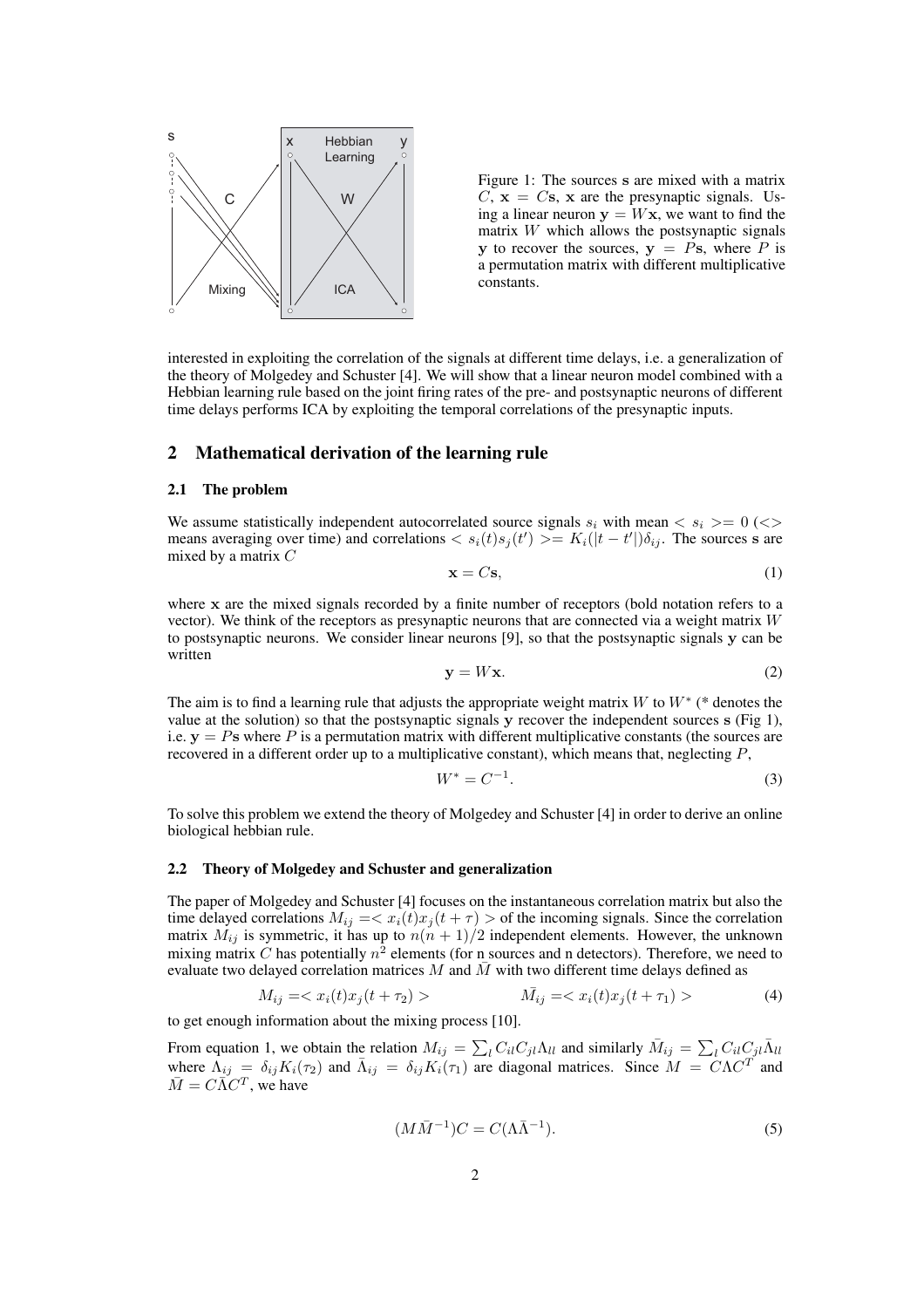It follows that  $C$  can be found from an eigenvalue problem. Since  $C$  is the mixing matrix, a simple algorithmic inversion allows Molgedey and Schuster to recover the original sources [4].

#### 2.3 Our learning rule

In order to understand the putative neural mechanism performing ICA derived from the formalism developed above, we need to find an online learning rule describing changes of the synapses as a function of pre- and postsynaptic activity. Taking the inverse of (5), we have  $C^{-1} \overline{M} M^{-1} =$  $\bar{\Lambda}\Lambda^{-1}C^{-1}$ . Therefore, for weights that solve the ICA problem we expect because of (3) that

$$
W^* \bar{M} = \bar{\Lambda} \Lambda^{-1} W^* M,\tag{6}
$$

which defines the weight matrix  $W^*$  at the solution.

For the sake of simplicity, consider only one linear postsynaptic neuron. The generalization to many postsynaptic neurons is straightforward (see section 4). The output signal  $y$  of the neuron can be written as  $y = w^*$ <sup>T</sup> x, where  $w^*$ <sup>T</sup> is a row of the matrix  $W^*$ . Then equation 6 can be written as

$$
\mathbf{w}^{*T}\bar{M} = \lambda \mathbf{w}^{*T}M,\tag{7}
$$

where  $\lambda$  is one element of the diagonal matrix  $\bar{\Lambda} \Lambda^{-1}$ .

In order to solve this equation, we can use the following iterative update rule with update parameter  $γ$ .

$$
\dot{\mathbf{w}} = \gamma [\mathbf{w}^{\mathbf{T}} \bar{M} - \lambda \mathbf{w}^{\mathbf{T}} M]. \tag{8}
$$

The fixed point of this update rule is giving by (7), i.e.  $w = w^*$ . Furthermore, multiplication of (7) with **w** yields  $\lambda = \frac{\mathbf{w}^{\mathbf{T}} \bar{M} \mathbf{w}}{\mathbf{w}^{\mathbf{T}} M \mathbf{w}}$ .

If we insert the definition of  $M$  from (2), we obtain the following rule

$$
\dot{\mathbf{w}} = \gamma \left[ \langle y(t) \mathbf{x}(t + \tau_1) \rangle - \lambda \langle y(t) \mathbf{x}(t + \tau_2) \rangle \right],\tag{9}
$$

with a parameter  $\lambda$  given by

$$
\lambda = \frac{y(t)y(t+\tau_1) >}{< y(t)y(t+\tau_2) >}.
$$

It is possible to show that  $\dot{\mathbf{w}}$  is orthogonal to w. This implies that to first order (in  $|\dot{\mathbf{w}}/\mathbf{w}|$ ), w will keep the same norm during iterations of (9).

The rule 9 we derived is a batch-rule, i.e. it averages over all sample signals. We convert this rule into an online learning rule by taking a small learning rate  $\gamma$  and using an online estimate of  $\lambda$ .

$$
\dot{\mathbf{w}} = \gamma[y(t)\mathbf{x(t + \tau_1)} - \frac{\lambda_1}{\lambda_2}y(t)\mathbf{x(t + \tau_2)}]
$$
\n
$$
\tau_{\lambda}\dot{\lambda_1} = -\lambda_1 + y(t)y(t + \tau_1)
$$
\n
$$
\tau_{\lambda}\dot{\lambda_2} = -\lambda_2 + y(t)y(t + \tau_2).
$$
\n(10)

Note that the rule defined in (10) uses information on the correlated activity  $xy$  of pre- and postsynaptic neurons as well as an estimate of the autocorrelation  $\langle y \rangle$  of the postsynaptic neuron.  $\tau_{\lambda}$ is taken sufficiently long so as to average over a representative sample of the signals and  $|\gamma| \ll 1$  is a small learning rate. Stability properties of updates under rule (10) are discussed in section 4.

# 3 Performances of the learning rule

A simple example of a cocktail party problem is shown in Fig 2 where two signals, a sinus and a ramp (saw-tooth signal), have been mixed. The learning rule converges to a correct set of synaptic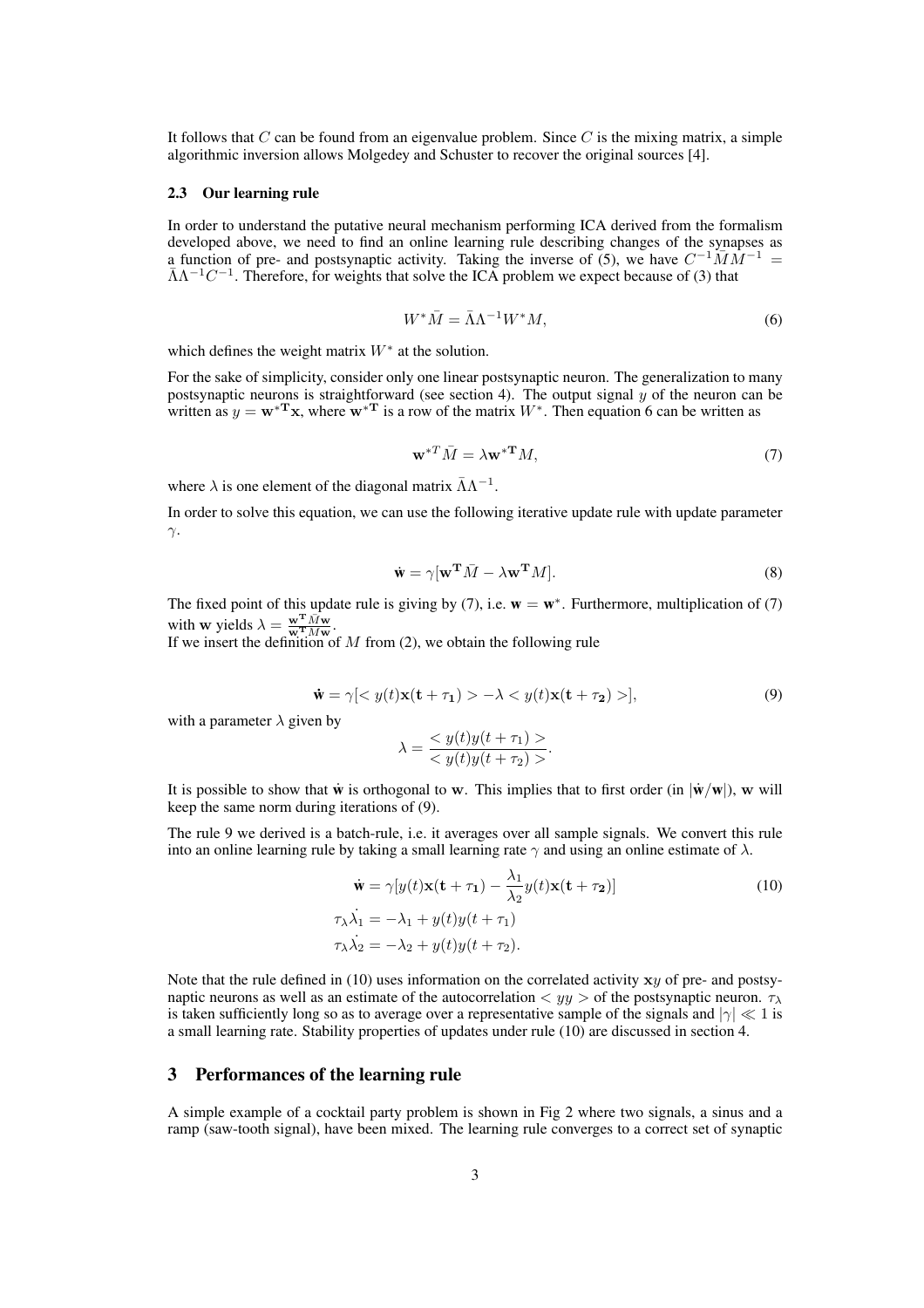

Figure 2: A. Two periodic source signals, a sinus (thick solid line) and a ramp (thin solid line), are mixed into the presynaptic signals (dotted lines). B. The autocorrelation functions of the two source signals are shown (the sinus in thick solid line and the ramp in thin solid line). The sources are normalized so that  $\Lambda(0) = 1$  for both. C. The learning rule with  $\tau_1 = 3$  and  $\tau_2 = 0$  extracts the sinusoidal output signal (dashed) composed to the two input signals. In agreement with the calculation of stability,  $\gamma > 0$ , the output is recovering the sinus source because  $\Lambda_{sin}(3) > \Lambda_{ramp}(3)$ . D. The learning rule with  $\tau_1 = 10$ ,  $\tau_2 = 0$ , converges to the other signal (dashed line), i.e. the ramp, because  $\Lambda_{ramp}(10) > \Lambda_{sin}(10)$ . Note that the signals have been rescalled since the learning rule recovers the signals up to a multiplicative factor.

weights so that the postsynaptic signal recovers correctly one of the sources. Postsynaptic neurons with different combinations of  $\tau_1$  and  $\tau_2$  are able to recover different signals (see the section 4 on Stability). In the simulations, we find that the convergence is fast and the performance is very accurate and stable. Here we show only a two-sources problem for the sake of visual clarity. However, the rule can easily recover several mixed sources that have different temporal characteristics.

Fig 3 shows an ICA problem with sources  $s(t)$  generated by an Ornstein-Uhlenbeck process of the form  $\tau_{s_i} \dot{s_i} = -s_i + \xi$ , where  $\xi$  is some gaussian noise. The different sources are characterized by different time constants. The learning rule is able to decouple these colored noise signals with gaussian amplitude distribution since they have different temporal correlations.

Finally, Fig 4 shows an application with nine different sounds. We used 60 postsynaptic neurons with time delays  $\tau_1$  chosen uniformly in an interval [1,30ms] and  $\tau_2 = 0$ . Globally 52 of the 60 neurons recovered exactly 1 source (A, B) and the remaining 8 recovered mixtures of 2 sources (E). One postsynaptic neuron is recovering one of the sources depending on the source's autocorrelation at time  $\tau_1$  and  $\tau_2$  (i.e. the source with the biggest autocorrelation at time  $\tau_1$  since  $\tau_2 = 0$  for all neurons, see section Stability). A histogram (C) shows how many postsynaptic neurons recover each source. However, as it will become clear from the stability analysis below, a few specific postsynaptic neurons tuned to time delays, where the autocorrelation functions intersect (D, at time  $\tau_1 = 3$ ms and  $\tau_2 = 0$ ), cannot recover one of the sources precisely (E).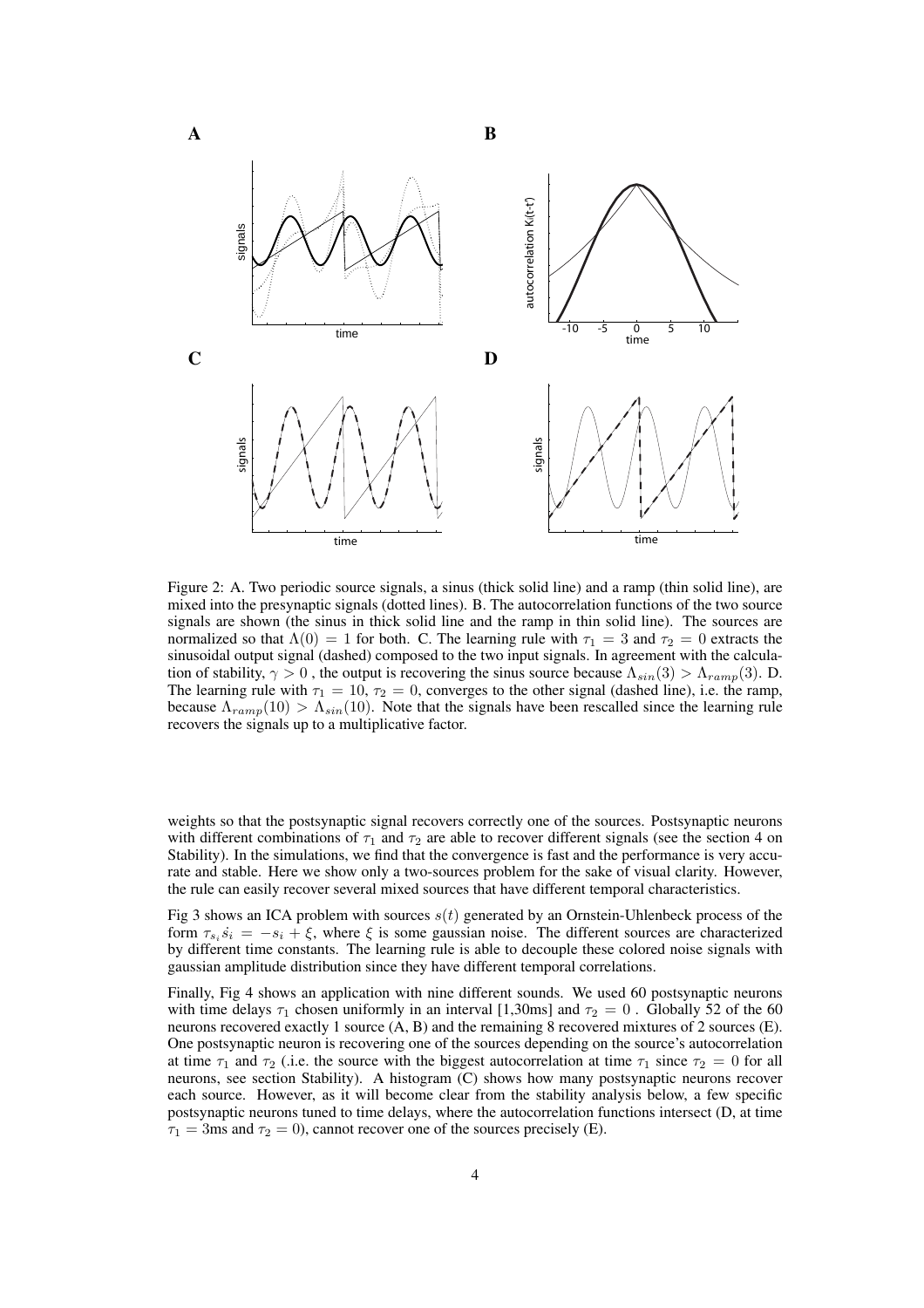

Figure 3: A. The 3 source signals (solid lines generated with the equation  $\tau_{s_i} s_i = -s_i + \xi$  with different time constants, where  $\xi$  is some gaussian noise) are plotted together with the output signal (dashed). The learning rule is converging to one of the sources. B. Same as before, but only the one signal (solid) that was recovered is shown together with the neuronal output (dashed).



Figure 4: Nine different sound sources from [11] were mixed with a random matrix. 60 postsynaptic neurons tuned to different  $\tau_1$  and  $\tau_2$  were used in order to recover the sources, i.e.  $\tau_1$  varies from 1ms to 30ms by steps of 0.5ms and  $\tau_2 = 0$  for all neurons. A. One source signal (below) is recovered by one of the postsynaptic neurons (above, for clarity reason, the output is shifted upward). B. Zoom on one source (solid line) and one output (dashed line). C. Histogram of the number of postsynaptic neurons recovering each sources. D. Autocorrelation of the different sources. There are several sources with the biggest autocorrelation at time 3ms. E. The postsynaptic neuron tuned to a  $\tau_1 = 3$ ms and  $\tau_2 = 0$  (above) is not able to recover properly one of the sources even though it still performs well except for the low amplitude parts of the signal (below).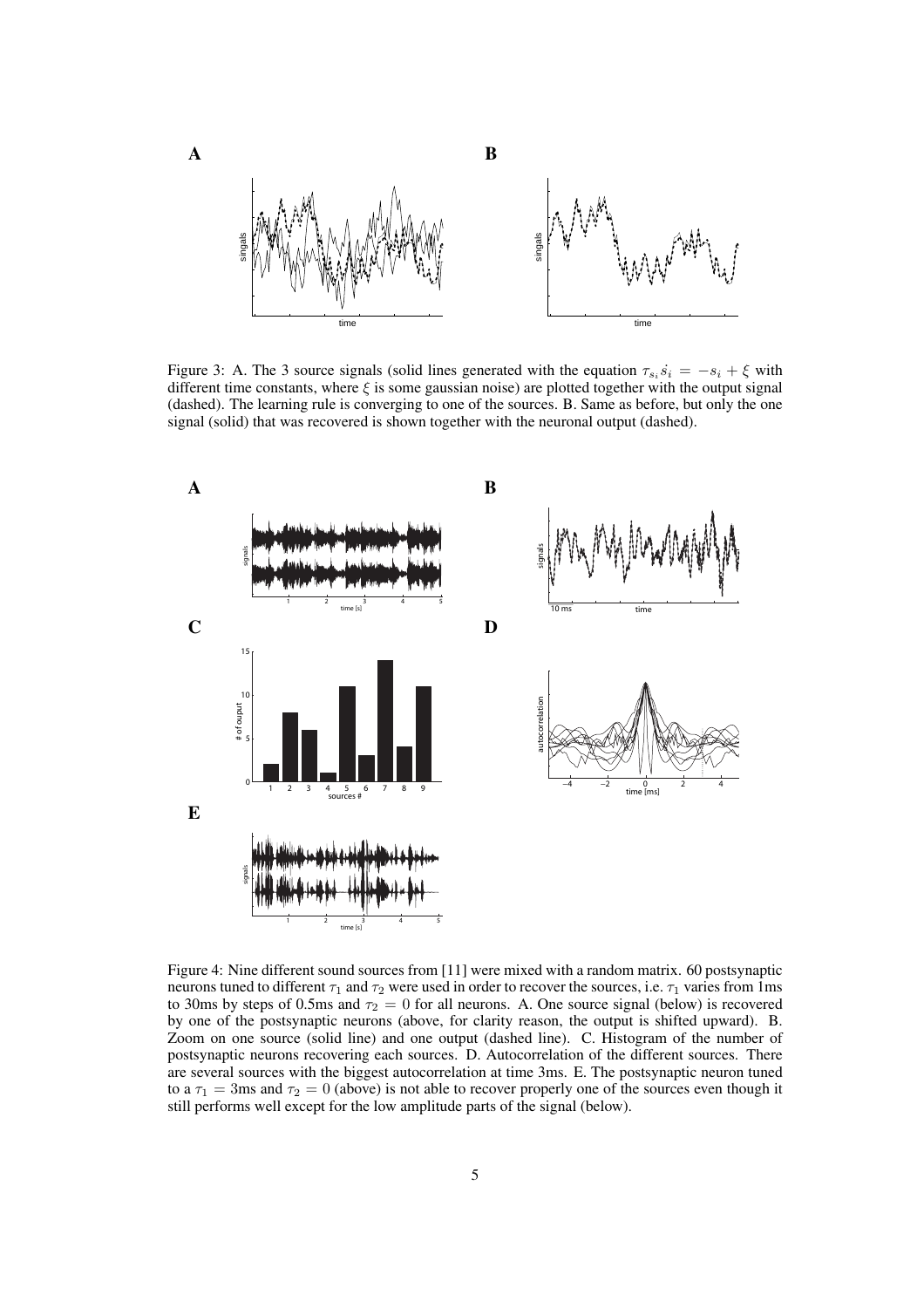#### 4 Stability of the learning rule

In principle our online learning rule (10) could lead to several solutions corresponding to different fixed points of the dynamics. Fixed points will be denoted by  $\mathbf{w}^* = \mathbf{e}_k$ , which are by construction the row vectors of the decoupling matrix  $W^*$  (see (5) and (7)). The rule 10 has two parameters, i.e. the delays  $\tau_1$  and  $\tau_2$  (the  $\tau_\lambda$  is considered fixed). We assume that in our architecture, these delays characterize different properties of the postsynaptic neuron. Neurons with different choices of  $\tau_1$ and  $\tau_2$  will potentially recover different signals from the same mixture. The stability analysis will show which fixed point is stable depending on the autocorrelation functions of the signals and the delays  $\tau_1$  and  $\tau_2$ .

We analyze the stability, assuming small perturbation of the weights, i.e.  $\mathbf{w} = \mathbf{e}_i + \epsilon \mathbf{e}_j$  where  $\{\mathbf{e}^k\}$ , the basis of the matrix  $C^{-1}$ , are the fixed points. We obtain the expression (see Appendix for calculation details)

$$
\dot{\epsilon} = \gamma \epsilon \frac{\Lambda_{jj}(\tau_1) \Lambda_{ii}(\tau_2) - \Lambda_{ii}(\tau_1) \Lambda_{jj}(\tau_2)}{\Lambda_{ii}(\tau_2)},\tag{11}
$$

where  $\Lambda(\tau)_{ij} = \langle s_i(t) s_j(t + \tau) \rangle$  is the diagonal correlation matrix.

To illustrate the stability equation (11), let us take  $\tau_1 = 0$  and assume that  $\Lambda_{ii}(0) = \Lambda_{jj}(0)$ , i.e. all signals have the same zero-time-lag autocorrelation. In this case (11) reduces to  $\dot{\epsilon} = \gamma \epsilon [\Lambda_{ij}(\tau_1) - \Lambda_{ij}(\tau_2)]$  $\Lambda_{ii}(\tau_1)$ . That is the solution  $e_i$  is stable if  $\Lambda_{jj}(\tau_1) < \Lambda_{ii}(\tau_1)$  for all directions  $e_j$  (with biggest autocorrelation at time  $\tau_1$ ) for  $\gamma > 0$ . If  $\gamma < 0$ , the solution  $e_i$  is stable for  $\Lambda_{jj}(\tau_1) > \Lambda_{ii}(\tau_1)$ .

This stability relation is verified in the simulations. Fig 2 shows two signals with different autocorrelation functions. In this example, we chose  $\tau_1 = 0$  and  $\Lambda(0) = \mathbb{I}$ , i.e. the signals are normalized. The learning rule is recovering the signal with the biggest autocorrelation at time  $\tau_1$ ,  $\Lambda_{kk}(\tau_1)$ , for a positive learning rate.

# 5 Comparison between Spatial ICA and Temporal ICA

One of the algorithms most used to solve ICA is FastICA [1]. It is based on an approximation of negentropy and is purely spatial, i.e. it takes into account only the amplitude distribution of the signal, but not it's temporal structure. Therefore we show an example (Fig. 5), where three signals generated by Ornstein-Uhlenbeck processes have the same spatial distribution but different time constants of the autocorrelation. With a spatial algorithm data points corresponding to different time slices can be shuffled without any change in the results. Therefore, it cannot solve this example. We tested our example with FastICA downloaded from [11] and it failed to recover the original sources (Fig. 5). However, to our surprise, FastICA could for very few trial solve this problem even though the convergence was not stable. Indeed, since FastICA algorithm is an iterative online algorithm, it takes the signals in the temporal order in which they arrive. Therefore temporal correlations can in some cases be taken into account even though this is not part of the theory of FastICA.

## 6 Discussions and conclusions

We presented a powerful online learning rule that performs ICA by computing joint variations in the firing rates of pre- and postsynaptic neurons at different time delays. This is very similar to a standard Hebbian rule with exception of an additional factor  $\lambda$  which is an online estimate of the output correlations at different time delays. The different delay times  $\tau_1$ ,  $\tau_2$  are necessary to recover different sources. Therefore properties varying between one postsynaptic neuron and the next could lead to different time delays used in the learning rule. We could assume that the time delays are intrinsic properties of each postsynaptic neuron due to for example the distance on the dendrites where the synapse is formed [12], i.e. due to different signal propagation time. The calculation of stability shows that a postsynaptic neuron will recover the signal with the biggest autocorrelation at the considered delay time or the smallest depending of the sign of the learning rates. We assume that for biological signals autocorrelation functions cross so that it's possible with different postsynaptic neurons to recover all the signals.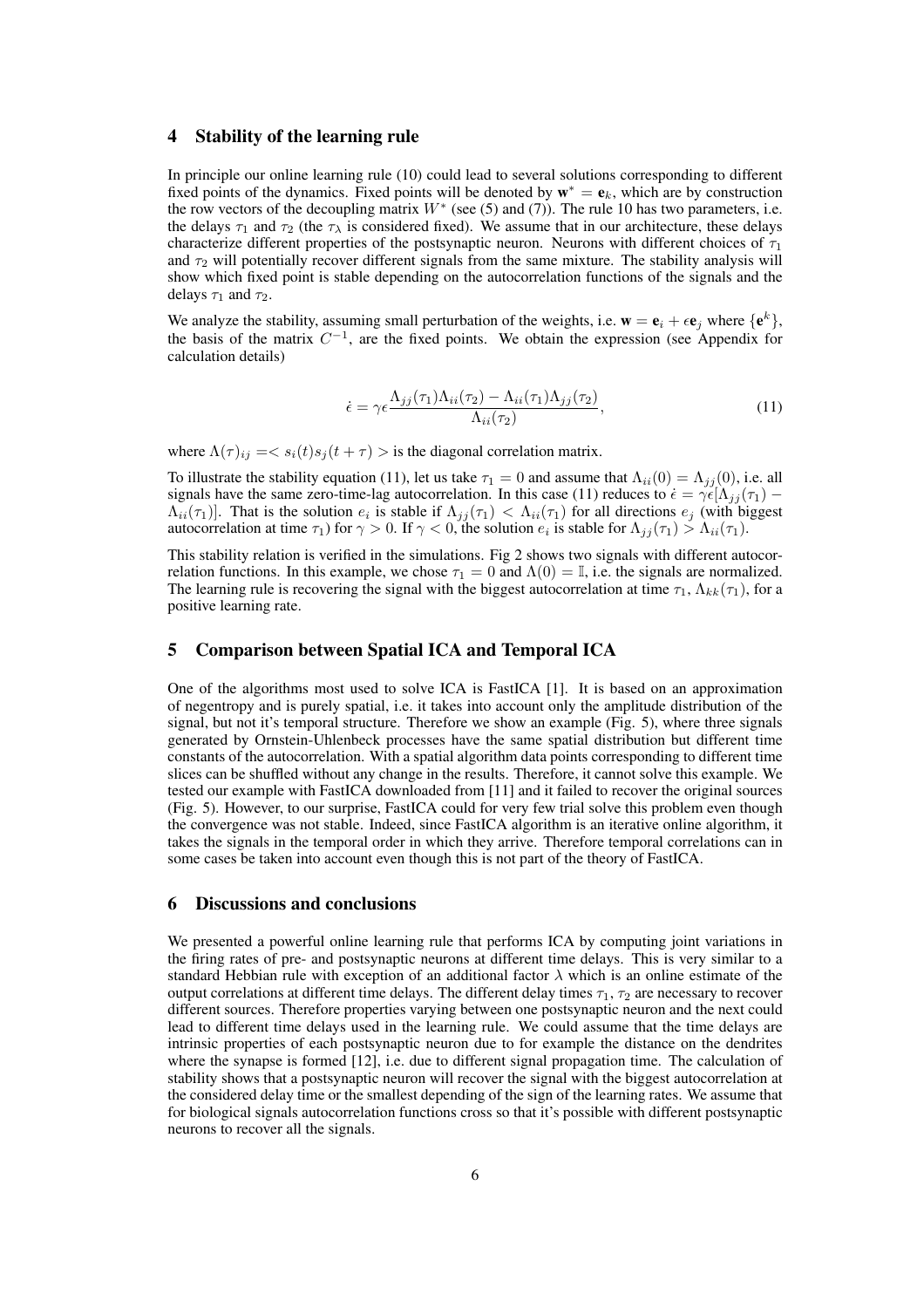

Figure 5: Two signals generated by an Ornstein-Uhlenbeck process are mixed. A. The signals have the same spatial distributions. B. The time constants of the autocorrelations are different. C. Our learning rule converges to an output (dashed line) recovering one of the signals source (solid line). D. FastICA (dashed line) doesn't succeed to recover the sources (solid line).

The algorithm assumes centered signals. However for a complete mapping of those signals to neural rates, we have to consider positive signals. Nevertheless we can easily compute an online estimate of the mean firing rate and remove this mean from the original rates. This way the algorithm still holds taking neural rates as input.

Hyvaerinen proposed an ICA algorithm [8] based on complexity pursuit. It uses the nongaussianity of the residuals once the part of the signals that is predictable from the temporal correlations has been removed. The update step of this algorithm has some similarities with our learning rule even though the approach is completely different since we want to exploit temporal correlations directly rather than formally removing them by a "predictor". We also do not assume pre-whitened data and are not considering nongaussianity.

Our learning rule considers smooth signals that are assumed to be rates. However, it is commonly accepted that synaptic plasticity takes into account spike trains of pre- and postsynaptic neurons looking at the precise timing of the spikes, i.e. Spike Timing Dependent Plasticity (STDP) [13, 14, 15]. Therefore a spike-based description of our algorithm is currently under study.

#### Appendix: Stability calculation

By construction, the row vectors  $\{e_k, k = 1, \ldots, n\}$  of  $W^* = C^{-1}$ , the inverse of the mixing matrix, are solutions of the batch learning rule 9 (n is the number of sources). Assume one of these row vectors  $\mathbf{e}_i^T$ , (i.e. a fixed point of the dynamic), and consider  $\mathbf{w} = \mathbf{e}_i + \epsilon \mathbf{e}_j$  a small perturbation in direction  $\mathbf{e}_j^T$ . Note that  $\{\mathbf{e}_k\}$  is a basis because  $det(C) \neq 0$  (the matrix must be invertible). The rule (9) becomes: